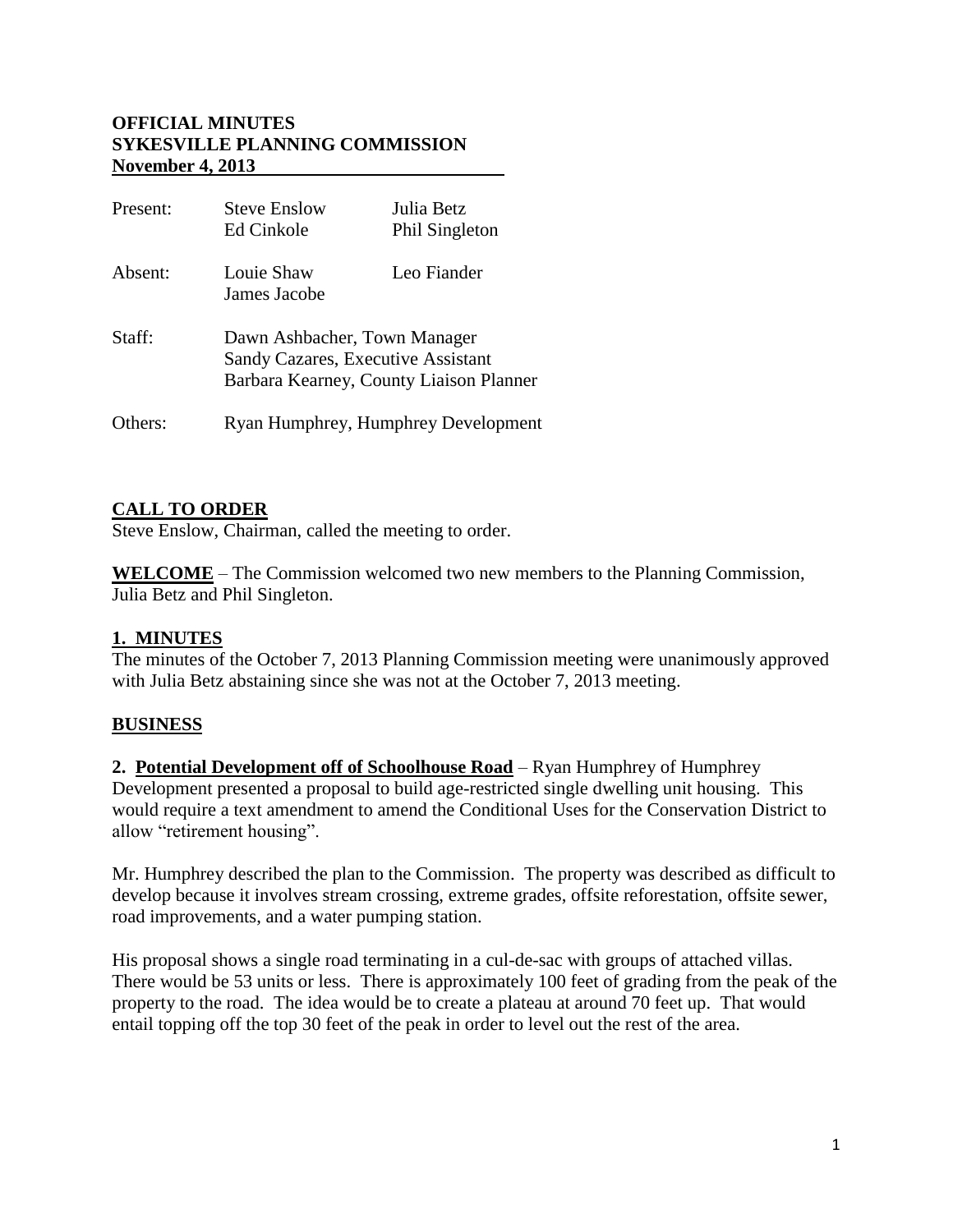In terms of the impervious surface comparing this project to the previously proposed project, the previous project would have been 100+ apartment units with surface parking surrounding it. The current proposed project would have interior parking, and the actual impervious surface would be larger, by approximately 10-15%. This plan would require approximately 8 acres of reforestation.

The Commission expressed concerns about traffic and pedestrian access on Schoolhouse Road. Mr. Humphrey expressed that retirement home communities have almost no impact on traffic primarily due to the age of the population served. Some Commissioners expressed doubt that there would be little to no traffic impact because many individuals are living longer and are more active.

Some members of the Commission expressed concerns that this plan does not mesh well with the intent of a Conservation zone, especially as the new plan seems to increase the area of disturbance from the prior plan. Mr. Humphrey responded by noting that not all of the conditional uses match the intent of the zone.

Some Commissioners expressed interest in seeing a full-sized plan so they may be better able to see grading. They also asked for the calculations of the total impervious surface for the original proposal versus the new proposal. The Commission stated that they would view what is sent and discuss again at the next Planning Commission Meeting on January 6, 2014.

**3. Approval of County Master Plan for Water and Sewage** - Commission voted and unanimously certified that the 2013 triennial update to the *Carroll County Water and Sewer Master Plan* is consistent with the Town of Sykesville Master Plan dated January 24, 2011.

# **4. Program Open Space Land Conversion Request for 732 Oklahoma Avenue/Little Sykes**

**Railway Park -** This lot for 732 Oklahoma Avenue, the nearby parking lot, and the Post Office parcel across the street were purchased by the Town with Program Open Space funding around 1989 to be parking lots. There is a covenant on the deed for these parcels that limits their use. The Town is in the process of trying to remove the covenants, and to do that, the land must be swapped for other land in the Town to preserve open space that is at least equal in value and size. The Town is limited in what it can offer.

The Mayor and Town Council recommended the conversion of the Little Sykes Railway Park. Dawn Ashbacher, Town Manager, requested Planning Commission input on whether such a use is consistent with the Town's Master Plan. The Planning Commissioners indicated concern that that a portion of the park could be considered an extension of the downtown. They did agree that this would be a consistent use for other portions of the property.

**5. Update on SMO – 887 Sandosky Road –** Sandy Cazares, Executive Assistant to the Town Manager, provided an update on the project. She spoke to Andrew Stine, the project engineer, and discussed the sidewalk, Shell sign, and height of the LED lights on the sign. He reported that after the last Planning Commission meeting, he changed the LED lights from 3' to 2'. He has already prepared the plans, so he welcomes any additional feedback and comments from Bob